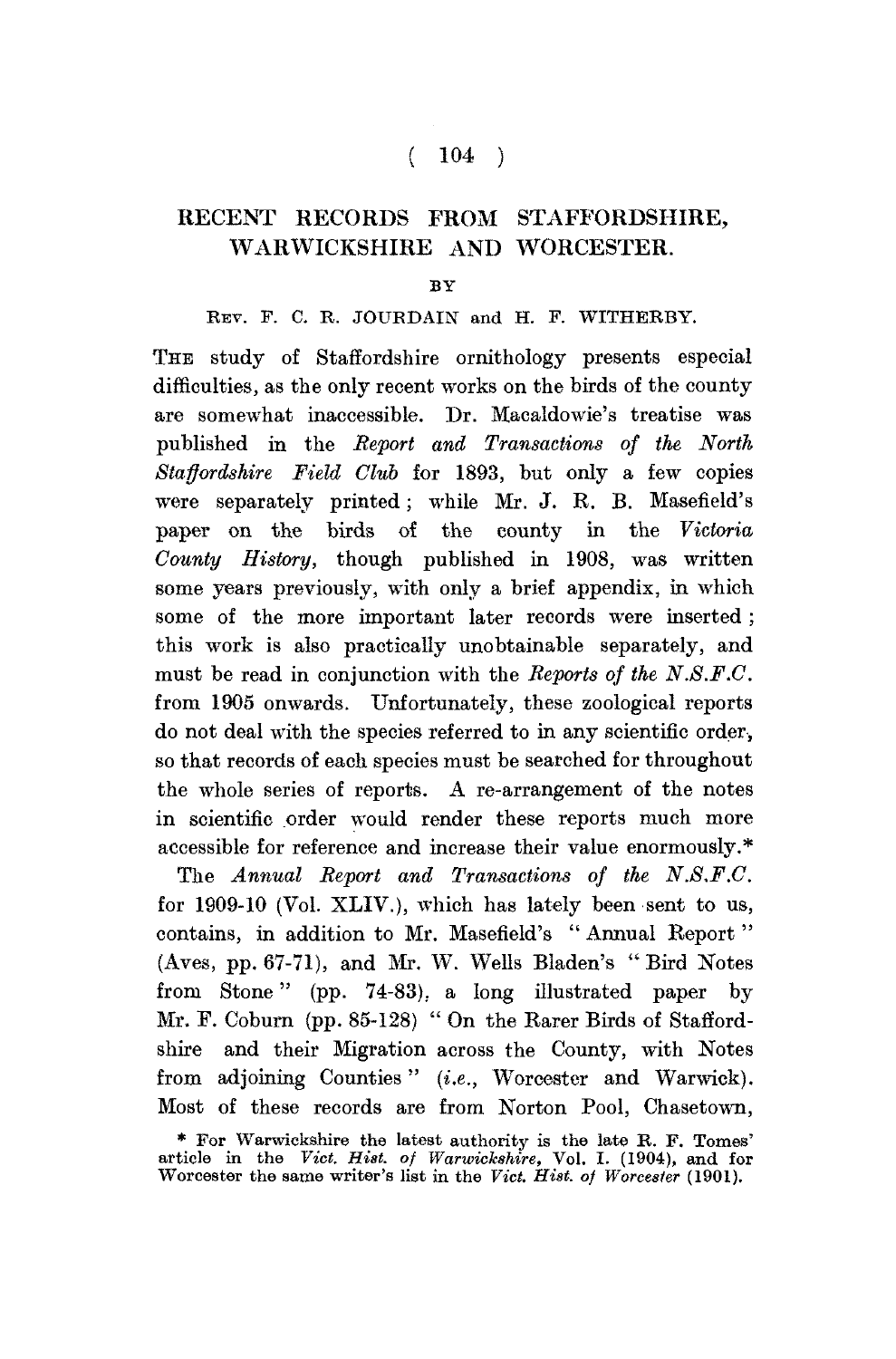### RECORDS FROM STAFFORDSHIRE. 105

Staffordshire, a fruitful, but previously unworked, locality, except through the exertions of Mr. G. H. Clarke, to whom most of these records are primarily due. Brief notes on some of these occurrences appeared in Mr, Masefield's report for 1908-09, but these may be treated together, as they were, we believe, derived from Mr. Coburn, to whom we must be thankful for rescuing some of these records from probable oblivion.

Although we cannot agree with many of Mr, Coburn's conclusions with regard to migration, the facts he narrates, taken in conjunction with other records, such as those of Mr. Ward at Gailey Pools, show in a remarkable way that there is a far larger and more regular stream of migrants between the Trent and the Severn than was previously supposed, and open a most interesting field of observation to local ornithologists, of which we trust they will take advantage.

Before dealing with the records *seriatim,* we should like to call attention to a " very extraordinary migration " which took place in the middle of May, 1891, during a heavy snowfall followed by hard frost. Mr. Coburn says that on May 17th " the whole district was teeming" with Stonechats. They differed from others seen earlier in the season, being " paler in colour, more slender in. build and their actions different." No specimens were shot, and next day all had disappeared. From later investigations he is " quite satisfied that these were Siberian Stonechats, *Pratincola maura* " ! We quote this as an instance of very remarkable optimism before proceeding to deal with the more important records in detail.

All localities referred to are in Staffordshire unless otherwise stated, and the order of Saunders' *Manual* has been followed.

[BEARDED TIT *{Panurus biarmicm),*—Two said to have been shot at Chasetown in the winter of 1896 by Mr, G. H. Clarke. Previous evidence of its occurrence in Staffordshire is far from satisfactory. The nest in a gorse-bush, referred to in the *Vict. Hist, of Stafford* (Vol. I., p. 144), was more probably that of a Long-tailed Tit! ]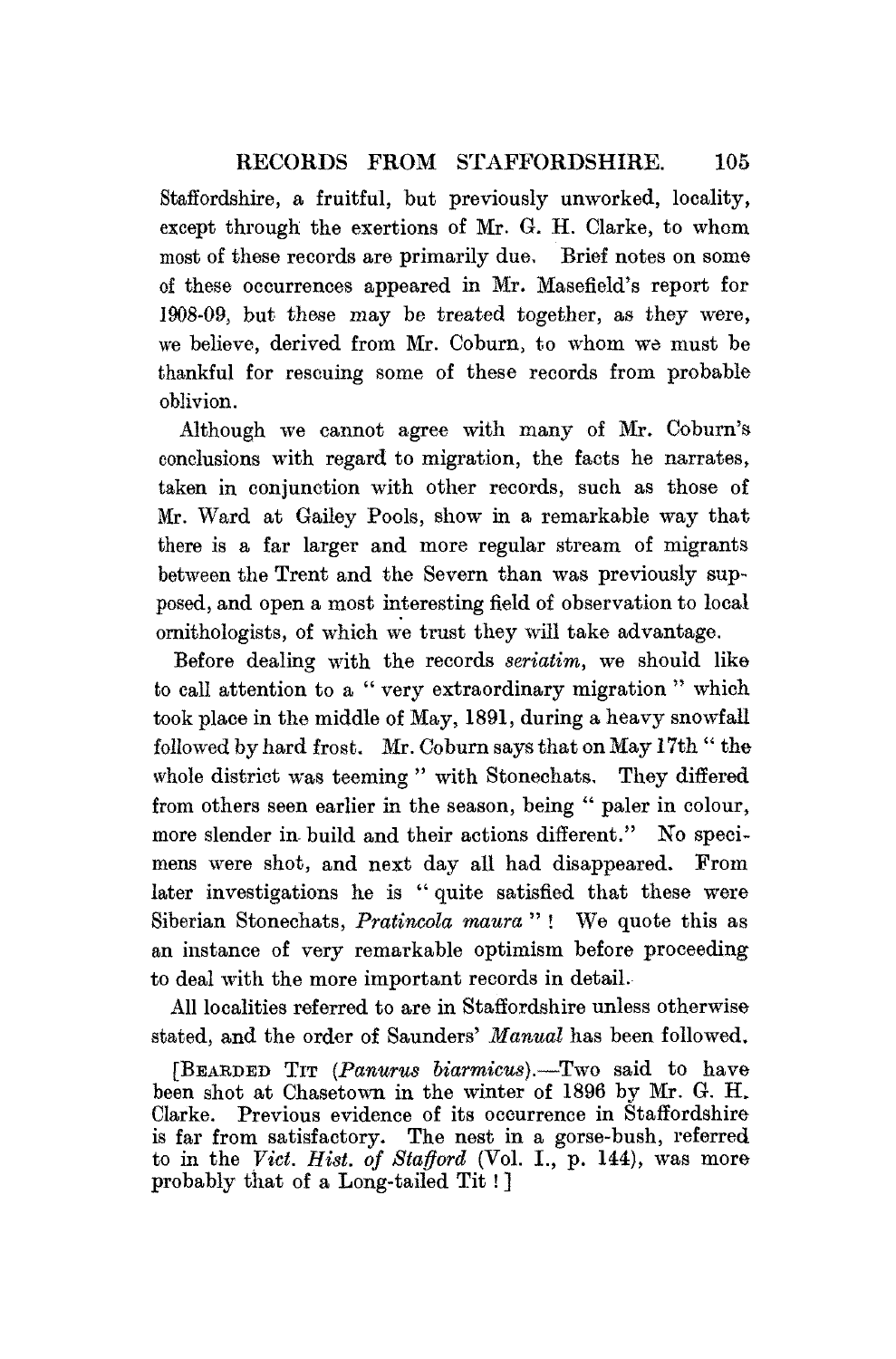GOLDEN ORIOLE *(Oriolus galbula).*—One shot near Great Barr in April, 1908, in the possession of Mr. R. W. Chase. The third occurrence in the county.

ROSE-COLOURED STABLING *(Pastor roseus).*—One immature female shot on November 10th, 1890, at the Streetly end of Sutton Park on the border of Warwick and Stafford. Only one previous record for Stafford and two for Warwick.

ROLLER *(Coracias garrulus).*—One shot by a keeper in June, 1908, at Patshull (Hon. G. Legge). The first authentic record, though an example is said to have been seen at Berkeley.

CORMORANT *(Phalacrocoraz carbo).*—A frequent visitor to Norton Pool, and also recorded from Warwickshire.

SHAG *(P. graculus).*—One captured on August 28th, 1908, at Saltley, Warwickshire.

GANNET (Sula bassana).—Two caught in Worcestershire (no dates given).

[FLAMINGO *(Phwnicopterus roseus).*—One shot during a fog on December 22nd, 1909, at the Smethwick end of Warley, close to the Worcestershire boundary. Mr. Coburn devotes a couple of pages to trying to prove that this bird was a genuine migrant. One of his arguments is, that the Duchess of Bedford informed him that in her opinion, if the bird had escaped from Woburn (whence none had been lost for some months), its fate would have been sealed much nearer home than Staffordshire. With this Mr. Coburn agrees, and thinks that the birds from the London Zoological Gardens (which *had*  escaped recently) would also have been shot. He proceeds to argue that the escaped birds, whose death has not been reported, must have got safely out of the country, and that if they can find their way out, they can also find their way in ! Mr. Seth-Smith writes to us : " I have no doubt that the Flamingo shot on December 22nd, 1909, in Staffordshire was one of those which escaped from here [London Zoological Gardens] about that time. They were in first-rate plumage and condition, and I doubt if anyone could have told for certain that they were not wild birds." We quite agree with Mr. Coburn that such birds kept in captivity should be marked ; we suggest with rings. While on this subject we should like to remark that we are of opinion that the previous Staffordshire record of a bird captured alive in September, 1881, although accepted by the late Howard Saunders, is open to similar objection.]

GREY LAG-GOOSE *(Anser cinereus).*—One at Patshull, January 26th, 1904 (Hon. G. Legge).

WHITE-FRONTED GOOSE *(A. albifrons).*—One shot by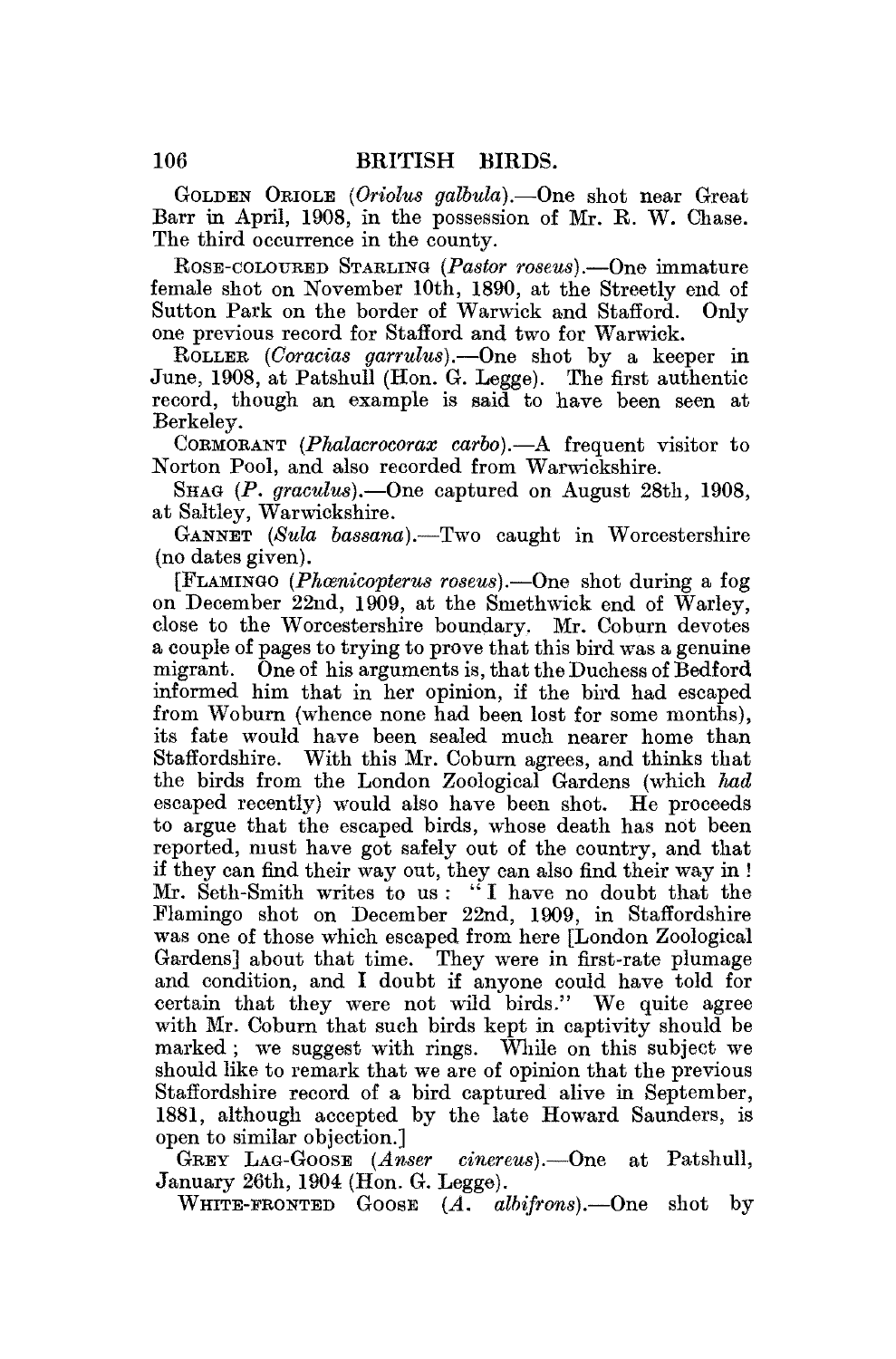Mr. P. Baker at Earlswood, Warwickshire, and others reported. No dates given. Mr. R. F. Tomes in the *Vict. Hist, of Warwick,*  L, p. 201, described this bird as " formerly an occasional visitor, but now unknown."

[LESSEE WHITE-FRONTED GOOSE *(A. erythropus).*—One shot near Chasetown, October 11th, 1906, and cooked, but identified by Mr. Coburn from one foot and a number of feathers subsequently recovered. This species is not on the Staffordshire list.]

PINK-FOOTED GOOSE *(A. brachyrhynchus).—*An immature bird shot by Mr. G. H. Clarke on Norton Pool, now in the collection of Mr. Wilson, of Norton Canes. No date given.

BRENT GOOSE *(Bemicla brenla).*—A bird believed to be of this species seen on Norton Pool in January, 1908, by the Rev. C. R. Brain ; five seen by Mr. G. H. Clarke at the same place on February 4th, 1910. Two previous records only.

BLACK BRENT GOOSE *(Bemicla brenta nigricans).*—Mr. J. H. Gurney has already recorded the occurrence of this bird on Mr. Coburn's authority in Norfolk *(cf. antea,* p. 27), and Mr. Coburn here gives further details. He says that since he has studied this bird in America, he has been able to identify one in the collection of Mr. W. L. Ward, shot on Gailey Pool on November 23rd, 1895, and the following in his own collection :—One shot at Earlswood (Warwickshire) on November 5th, 1897, one at King's Lynn (Norfolk) on February 14th, 1902, another on January 15th, 1907, and those already referred to on page 27.

Mr. Coburn says that he has collected very full material in America, and on this he bases the distinctions already pointed out *(antea,* p. 27). He does not agree with Mr. Alpheraky that the white on the neck *always* meets in front, while he adds that it very rarely meets at the back, of the neck. Mr. Coburn states that the white-bellied form *(B. b. glaucogaster)* is only the female of *B. b. brenta* ; but this cannot be so unless a number of birds have been wrongly sexed. Measurements are given of a number of *B. b. nigricans,* showing that six adult males measured—Wing, 330-337 mm. ; average,  $330 (= 13$  inches). Tarsus,  $52-58$  mm.; average,  $55-56$  $(= 2.2 \text{ inches}).$  Culmen, 35-39 mm.; average, 36  $(= 1.4 \text{ miles})$ inch). From which it would appear that there is not much difference in size between this and the typical form.

COMMON SHELD-DUCK *(Tadorna cornuta).—A* regular visitor to Norton Pool; twenty-five occurrences in the season of 1908-09 (F. Coburn).

GADWALL *(Anas strepera).*—One at Patshull, September 7th, 1905; another from October to December, 1908 (Hon. G. Legge). Only one previous record.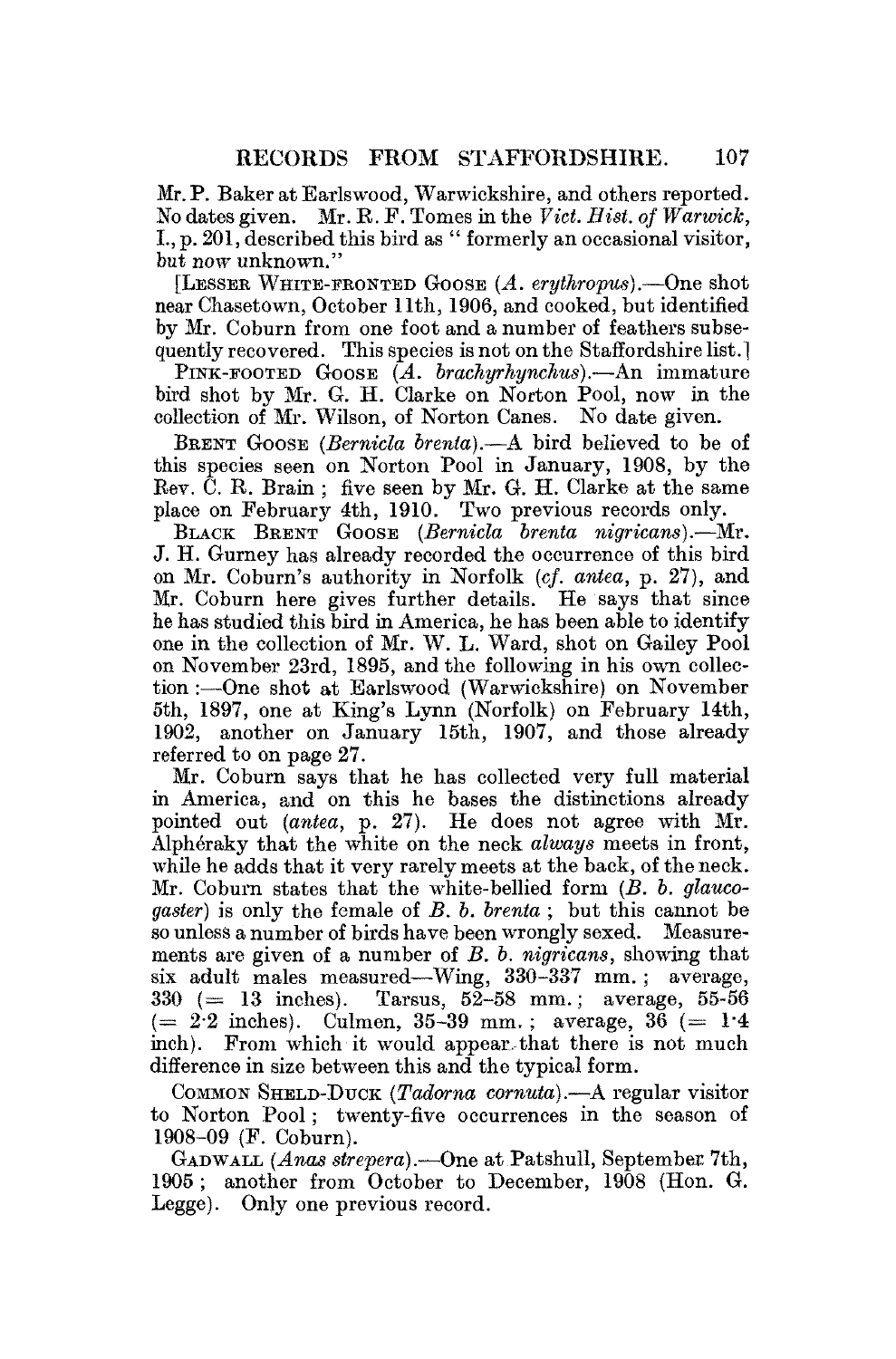SHOVBLEE *(Spatula clypeata).*—In addition to the localities already given for the breeding of this species in Staffordshire *(cf.* Vol. II., p. 95 ; III., p. 58), Mr. Coburn states that it bred near Green Pit and at Plant Swag, Chasetown, in 1909 ; while the Hon. G. Legge records it as nesting regularly at Patshull.

PINTAIL *(Dafila acuta).*—Additional records are given by Messrs. Coburn and Wells Bladen.

POCHARD *(Fuligula ferina).*—Common winter visitor to Norton Pool (P. Coburn) ; also recorded from Patshull (Hon. G. Legge) and Birmingham district (Warwickshire).

TUFTED DUCK *(F. cristata).*—Breeds regularly at Patshull (Hon. G. Legge), Hilton Park (W. Wells Bladen), and probably Gailey Pool<sup>74</sup> this season " (F. Coburn).

SCAUP-DUCK *(F. marila).*—One at Patshull, October 26th, 1906 (Hon. G. Legge) ; fairly frequent visitor to Norton Pool (P. Coburn). Two records from Warwickshire (F. Coburn).

GOLDENEYE *(Clangula glaucion).*—Recorded from Patshull (Hon. G. Legge) ; frequent visitor to Norton Pool, etc. (F. Coburn).

LONG-TAILED DUCK *(Harelda glacialis).*—An immature female shot by G. H. Clarke on Norton Pool, November 18th, 1907. Another shot, but not preserved. Only one previous record.

COMMON SCOTER *(CEdemia nigra).*—Frequent visitor to Norton Pool (F. Coburn); recorded from Patshull, October 15th, 1905, and November, 1906 (Hon. G. Legge).

VELVET-SCOTER (*CE. fusca*).—One seen on Norton Pool on April 10th, 1910, by Mr. Wilson ; one shot on Rotton Park Reservoir (Warwick), apparently the only record ; and one near Craven Arms (Salop) on December 12th, 1890 (F. Coburn).

RED-BREASTED MERGANSER *(Mergus serrator).*—Two shot on Norton Pool, March 2nd, 1904, by G. H. Clarke and two in Mr. Wilson's collection at Norton Canes, besides another shot and several seen ; also noted at Patshull. Only one previous definite record for Staffordshire. One seen and another shot in Warwickshire, where it is very scarce (F. Coburn).

SMEW *(M. albellus).*—Four additional records from Gailey and Norton Pools (F. Coburn).

[PALLAS'S SAND-GROUSE *(Syrrhaptes paradoxus).*—One believed to have been seen by the Rev. J. O. Coussmaker at Hamstall Ridware on December 18th, 1908.]

SPOTTED CRAKE *(Porzana maruetta).*—One shot on Cannock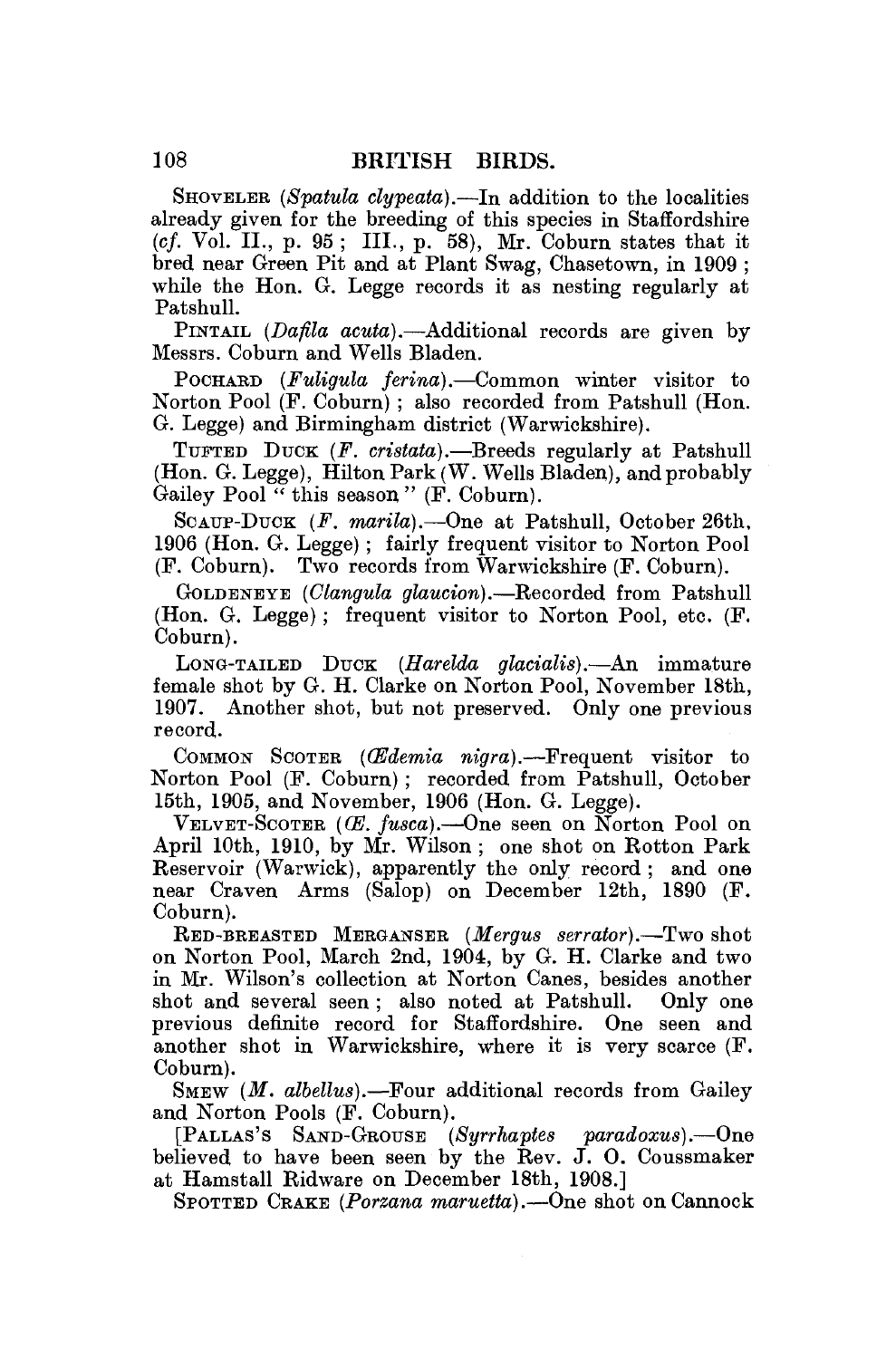Chase about five years ago (G. H. Clarke). Also said to have occurred in Warwick and Worcester.

RINGED PLOVER *(Mgialitis hiaticola).*—Regular and common visitor to Cannock Chase ; also to the Birmingham district and Earlswood (Warwick) and Barnt Green, Worcestershire (P. Coburn).

GREY PLOVER *(Squatarola helvetica).*—Regular and fairly common visitor to the Cannock Chase district, and definitely recorded in 1908 and 1909 (G. H. Clarke). No previous authentic record.

TURNSTONE *(Strepsilas interpres).*—Frequent autumn visitor to Norton Pool; many obtained by G. H. Clarke in August, 1904, August, 1907, and August 17th, 1908, etc. Only one previous indefinite record.

OYSTER-CATCHER *(Hcematopus ostralegus).*—Common visitor to Norton Pool in August and September (F. Coburn) ; also recorded from Patshull (Hon. G. Legge).

DUNLIN *(Tringa alpina).—*Regular and sometimes abundant visitor to the Cannock Chase and Birmingham districts (Warwick) and Barnt Green, Worcestershire (F. Coburn).

LITTLE STINT (T. minuta).—" Almost a regular visitor, sometimes in considerable flocks, on the autumn and spring migrations, to Norton Pool." Many specimens secured by G. H. Clarke ; one shot at Norton Pool, August 10th, 1904. Although a note appeared in the " Zoological Report " of the *North Staffordshire Field Clvh Report* for 1904-05 (p. 64) that three Little Stints were shot near Stafford, we are now informed that this was an error, and that the birds in question proved to be Dunlins (J. R. B. Masefield *in litt.*). This is therefore the first Staffordshire record ; while the occurrence of one at Earlswood Lake seen by Mr. Coburn, appears to be the earliest notice from Warwickshire.

TEMMINCK'S STINT *(T. temmincki).*—One shot by G. H. Clarke several years ago and lost sight of, but re-discovered in a farmhouse at Wyrley : presumably shot at Norton Pool. This is the first Staffordshire record.

SANDERLING *(Oalidris arenaria),*—Regular and fairly common visitor to Norton Pool in small flocks in autumn and spring. Three specimens in Mr. Coburn's possession, and several seen, mostly in May, of which details are given. Only three previously recorded.

RUFF *(Machetes pugnax).*—One at Norton Pool, July 10th, 1897 (G. H. Clarke). A Reeve also shot about forty years ago at Streetly. Only two previously recorded.

[GREATER YELLOWSHANK *(Totanus melanoleucus).*—On November 22nd, 1907, the keeper at Sutton Park (Warwick-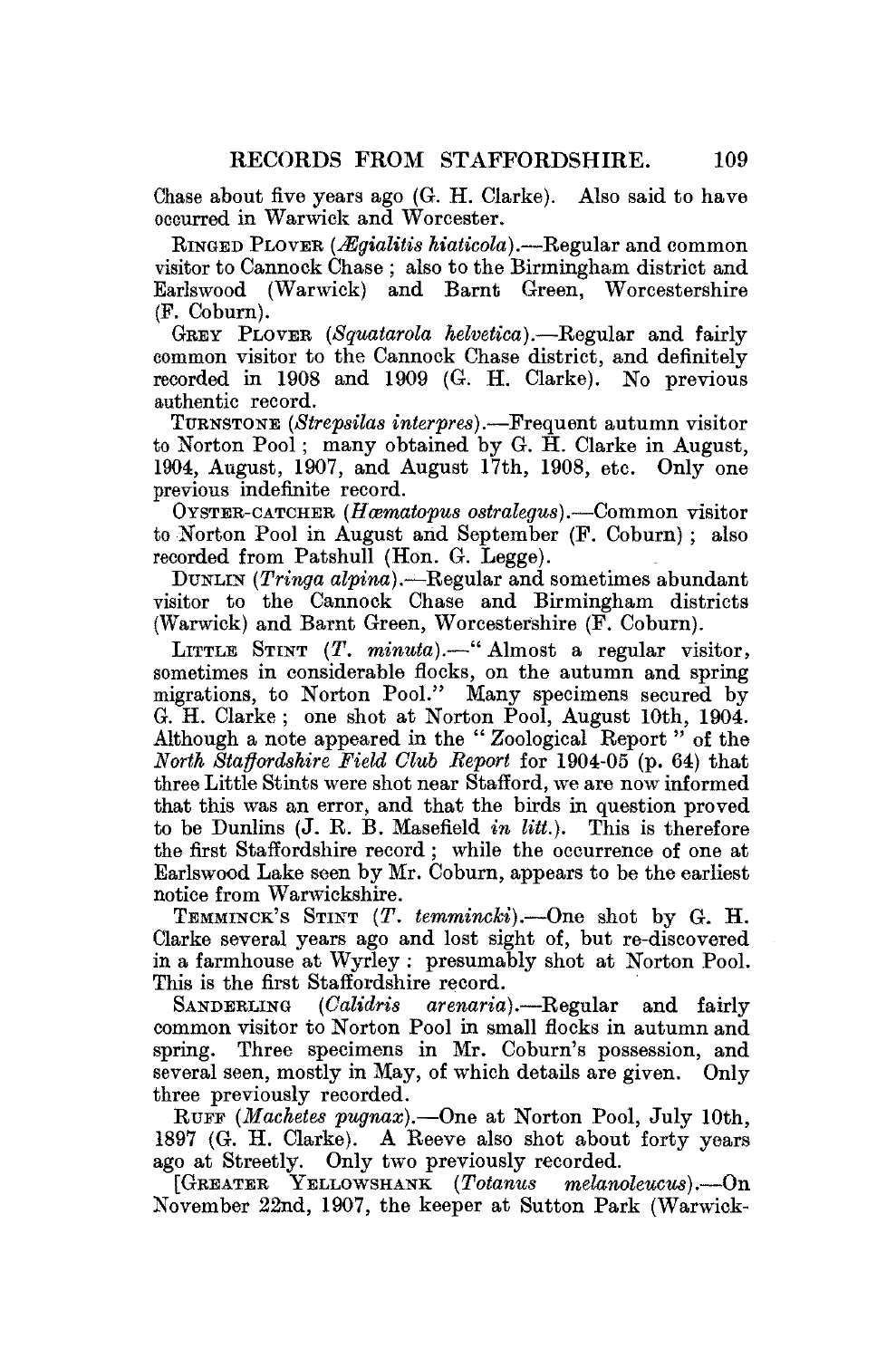shire) noticed three strange birds which were very noisy and not particularly shy. One of these he shot and forwarded to the office of the *Birmingham Daily Mail* for Mr. Coburn to name. Subsequently the bird was purchased by Mr. Coburn who was much surprised to find that " such an extraordinary rarity had been shot within about ten miles of the city of Birmingham." Mr. Coburn further states that he purposely delayed publishing his notes on the bird until a sufficient time had elapsed for the survivors to get safely out of the country ! A doubtfully humane and certainly not scientific reason. Mr. Coburn thinks that the birds made a sort of grand tour, coming to England *via* Greenland and Iceland, looking in at Birmingham *en route,* and then, after making their way to the Land's End, taking passage across the Atlantic home again ! Mr. Coburn points out also that he had in 1904 studied this species in central British Columbia, where he procured many specimens. Here we may perhaps be allowed to protest against this method of recording the presence of rare birds. Surely it would have been possible for Mr. Coburn to have submitted the specimen in the flesh to some qualified and disinterested ornithologist, who would be able to confirm his identification, even if he were unwilling to exhibit the specimen at one of the B.O.C. meetings, a usual procedure in the case of the capture of a rare species.]

GREEN SANDPIPER *(T. ochropus).*—A frequent visitor to Norton Pool (G. H. Clarke) and other parts of the district (F. Coburn).

[SPOTTED REDSHANK *(T. fuscus).*—Seen once in Warwickshire and once in Worcestershire, but no dates given (F. Coburn). This species is not recorded by R. F. Tomes. This species is not recorded by R. F. Tomes.]

GREENSHANK *(T. canescens).*—A very frequent visitor, especially to Norton Pool; also recorded from Bloxwich and Stafford. Only once seen at Earlswood (Warwick).

CURLEW *(Numenius arquata).*—Common and regular visitor to Norton Pool; also to Barnt Green (Worcester), and less so to Earlswood (Warwick).

WHIMBREL *(N. photopus)*.—Common on migration at Norton Pool (G. H. Clarke) ; also frequent at Barnt Green (Worcester) and Earlswood (Warwick). Not recorded by R. F. Tomes for Warwick.

BLACK TERN *(Hydrochelidon nigra).*—One of the commonest of the Terns at Norton Pool, sometimes in great numbers ; and also common at Earlswood (Warwick) and Barnt Green (Worcester). Most of the spring visitors are adult, while the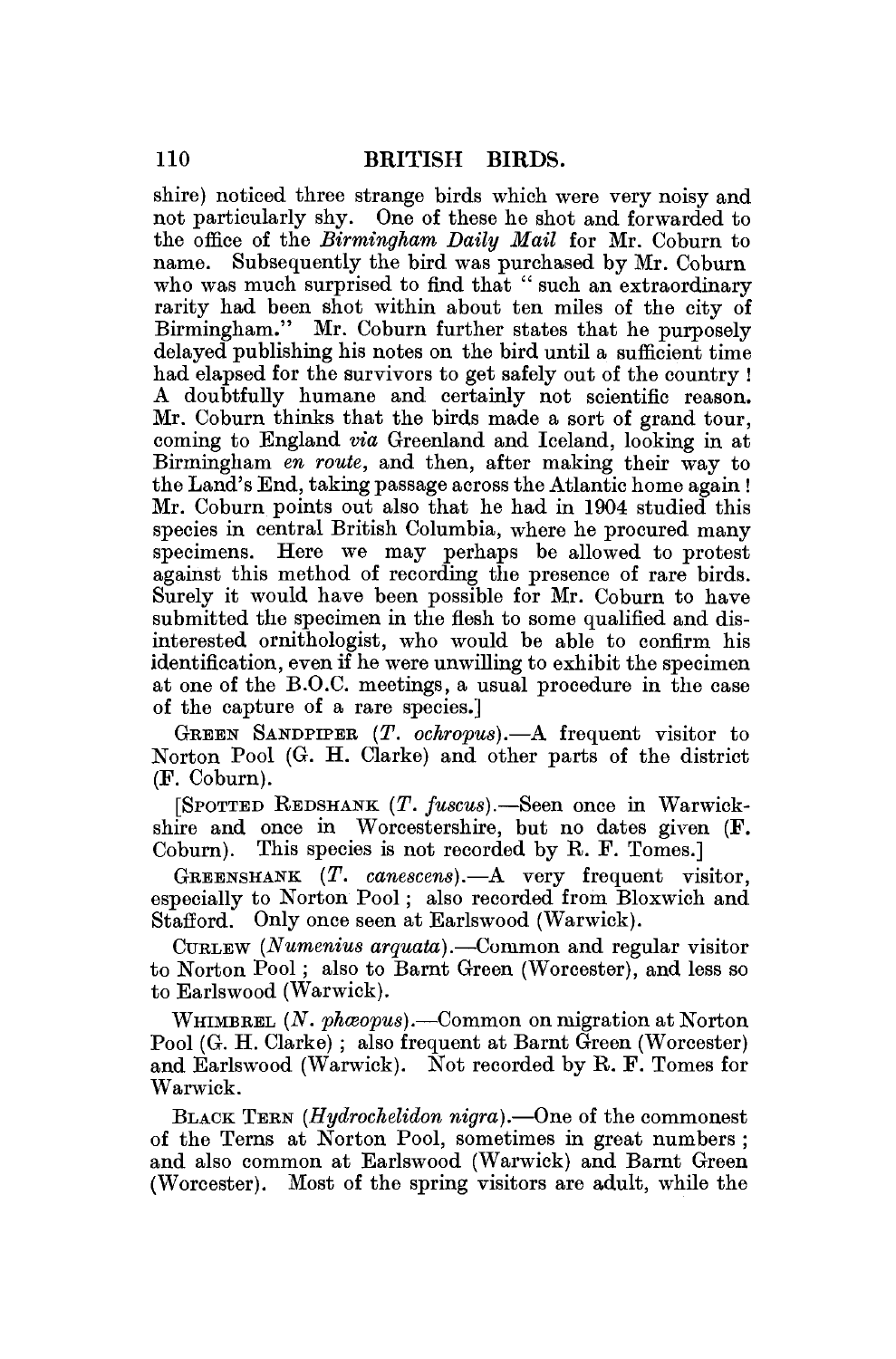bulk of the autumn birds are immature. Also three seen at Stretton on May 6th (F. A. Monckton).

SANDWICH TERN (Sterna cantiaca).—[Three are said to have been seen in September, 1909, by Mr. G. H. Clarke on Norton Pool, but we do not consider the identification satisfactory.] Mr. Coburn states that he has seen it several times at Earlswood (Warwick) and that one was shot there (no date).

COMMON and ARCTIC TERNS (S. fluviatilis and S. macrura). Described as common and regular visitors to the pools and reservoirs in the district, including all three counties.

LESSER TEEN *{S. minuta).*—Less common than the preceding species, but still frequent at Norton Pool.

COMMON GULL *(Larus canus)*, HERRING-GULL *(L. argentatus)*, LESSER BLACK-BACKED GULL (L. fuscus), GREAT BLACK-BACKED GULL *(L. marinus)* and KITTIWAKE *(Rissa tridactyla)*  are all regarded as more or less frequent visitors to Norton Pool and other sheets of water in the district.

GREAT SKUA *(Megalesiris catarrhactes).*—One shot by Messrs. Powell and Clarke on Norton Pool in September or October, 1896. The specimen was lost sight of, but recovered in a much-damaged condition. A most interesting piece of confirmatory evidence is furnished by Mr. L. Ward, who contributed some notes from a diary on the birds of Gailey Pool to the *Report of the N.S.F.C.* for 1905-06, p. 51. On September 7th, 1896, he noted a "large brown Gull," in all probability this same bird, at Gailey Pool. This species is new to the Staffordshire list. Another specimen was killed at Fillongley, near Coventry, Warwick, and brought to Mr. Coburn on September 7th, 1909. This species is not included in Mr. Tomes' list.

RICHARDSON'S SKUA *(Stercorarius crepidatus).* — One captured at Aldridge on September 2nd or 3rd, 1909, and another picked up at Ladywood, Birmingham, on October, 1891. The third Staffordshire and second Warwickshire records.

BUEEON'S SKUA *(S. parasiticus),*—One shot in Shenley Fields, Northfield, Worcester, on October 17th, 1886. Not mentioned in Mr. Tomes' list.

RAZORBILL (*Alca torda*).—One found dead at Harborne, July 25th, 1890. This locality is strictly in Warwickshire. This locality is strictly in Warwickshire. where the bird has already been recorded, so that it cannot be regarded as an addition to the Staffordshire list.

GREAT NOETHEEN DIVEE *(Golymbus glacialis).*—Fairly common winter visitor to Norton Pool and the Birmingham district.